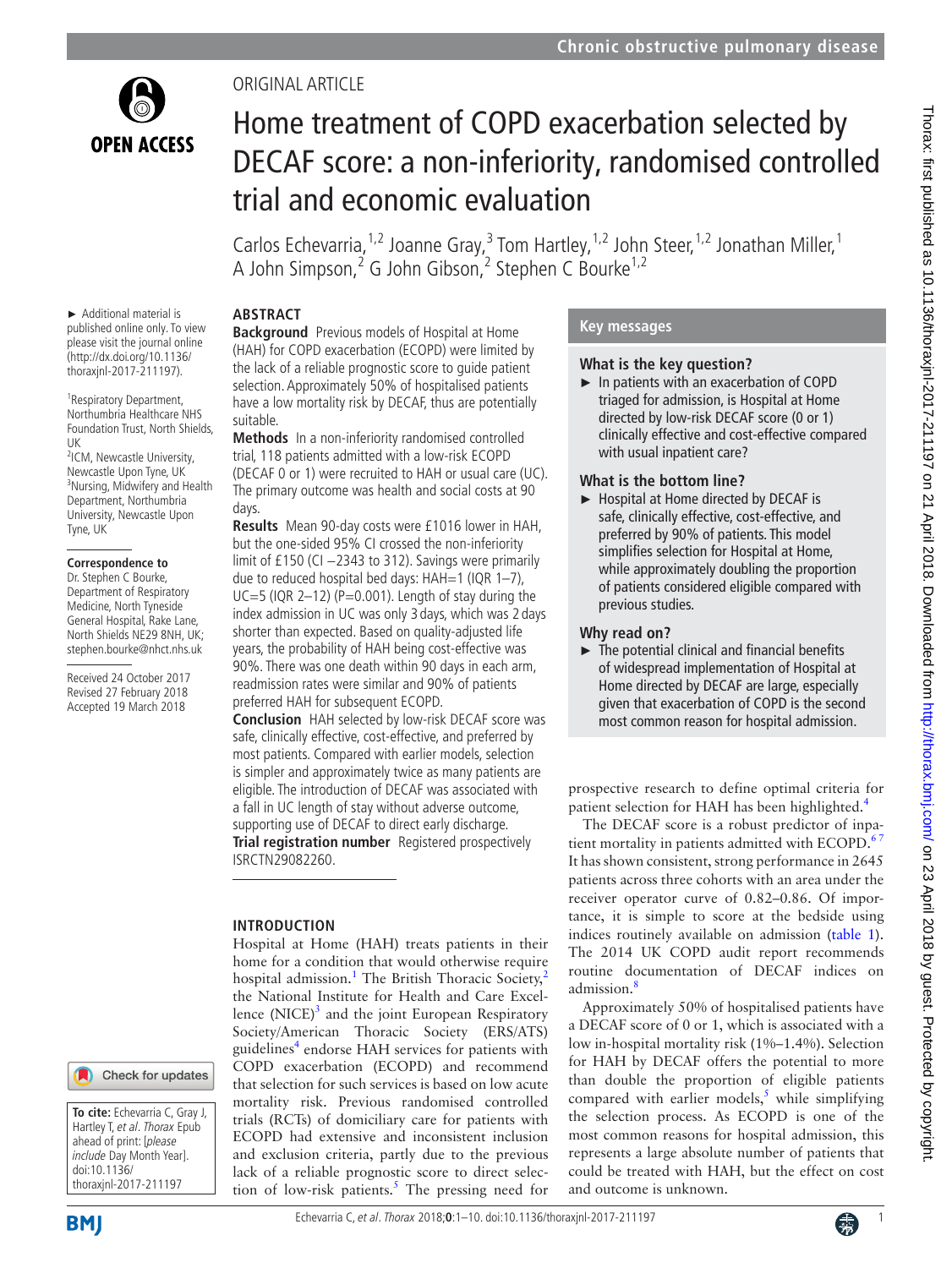<span id="page-1-0"></span>

|                    | <b>Table 1</b> DECAF score                                                                              |                          |
|--------------------|---------------------------------------------------------------------------------------------------------|--------------------------|
| <b>DECAF</b> score |                                                                                                         |                          |
| D <sup>*</sup>     | eMRCD 5a (too breathless to leave the house unassisted but<br>independent in washing and/or dressing)   |                          |
|                    | eMRCD 5b (t oo breathless to leave the house unassisted and<br>requires help with washing and dressing) | $\overline{\phantom{0}}$ |
| F                  | Eosinopaenia (eosinophils $<$ 0.05 $\times$ 10 <sup>9</sup> /L)                                         |                          |
|                    | <b>CXR Consolidation</b>                                                                                | 1                        |
| A <sup>+</sup>     | Moderate or severe Acidaemia (pH<7.3)                                                                   |                          |
| F                  | Atrial Fibrillation (including history of paroxysmal AF)                                                | 1                        |
|                    | Total:                                                                                                  |                          |

\*Breathlessness assessed on a good day within the last 3 months, not

breathlessness during an exacerbation/on admission.

†If a blood gas has not been performed, provided oxygen saturation breathing room air is greater than 92%, acidaemia can be assumed not to score. Please refer to the DECAF validation study for detailed instructions on scoring.<sup>7</sup> AF, atrial fibrillation; CXR, chest radiograph; eMRCD, extended Medical Research Council Dyspnoea score.

Accurate prediction of outcome may direct treatment choices and improve outcomes<sup>[9](#page-8-7)</sup>; however, clinical judgement alone is suboptimal.<sup>10</sup> Before prognostic scores are adopted in routine practice, clinical impact studies assessing outcomes and cost-effectiveness are recommended, although these are seldom performed.<sup>[9](#page-8-7)</sup> We have undertaken an RCT with an economic evaluation (cost-effectiveness analysis) comparing HAH with usual care (UC) in patients admitted with a low-risk ECOPD selected by DECAF score. The trial examined whether, within a non-inferiority limit of £150, the total health and social care costs up to 90 days associated with HAH are the same or less than those from UC. Clinical outcomes included length of hospital stay (LOHS), readmission rates, mortality and health-related quality of life.

#### **Methods**

#### **Study design and patients**

In a non-inferiority RCT, eligible patients with a low-risk (DECAF  $0-1$ ) ECOPD<sup>11</sup> admitted to one of three hospitals within one Trust underwent 1:1 allocation to HAH or UC and were followed for 90 days from presentation. In the UK healthcare system, a National Health Service Trust is an organisation that serves a geographical region, in this instance a socioeconomically diverse urban and rural population, with the largest geographical footprint in England. The COPD population has high rates of social deprivation and comorbidity.<sup>78</sup> Ninety days was chosen for the primary outcome because this is the key risk period for readmission.<sup>[12](#page-8-11)</sup>

Eligibility criteria included low mortality risk (DECAF 0–1), age 35 years or older, 10 or more smoking pack-years, and pre-existing or admission obstructive spirometry.<sup>[11](#page-8-9)</sup> Inpatient spirometry was only performed in individuals with a pre-existing COPD diagnosis where confirmatory spirometry was unavailable (eg, inaccessible general practitioner (GP) records on weekends) or in those with a high pretest probability of a new diagnosis of COPD. Patients were excluded if they had an illness (other than COPD) likely to limit survival to less than 1year, were on longterm ventilation, had a coexistent secondary diagnosis necessitating admission, were assessed more than one overnight stay after admission or could not provide written informed consent. Patients were not eligible to enter the trial from the emergency department to ensure only admitted patients were included.

<span id="page-1-1"></span>

| <b>Table 2</b> Minimisation indices                                     |         |                                                                       |           |
|-------------------------------------------------------------------------|---------|-----------------------------------------------------------------------|-----------|
| ABG (management<br>pathway)                                             |         | PaCO, $\leq$ 6 + pH $\geq$ 7.35 PaCO, $>$ 6 + pH $\geq$ 7.35 pH <7.35 |           |
| Hospital admissions in<br>the previous year                             | 0       | 1                                                                     | 2 or more |
| Prior social care (private<br>or social services)                       | None    | Social care                                                           |           |
| eMRCD score                                                             | $1 - 4$ | 5a                                                                    |           |
| Cerebrovascular disease                                                 | Yes     | <b>No</b>                                                             |           |
| ABG, arterial blood gas; eMRCD score, Extended Medical Research Council |         |                                                                       |           |

Dyspnoea score.

All patients who met the entry criteria were offered participation, including DECAF 1 patients with coexistent pneumonia or acidaemia. All patients were analysed in their original allocated group, even if the consultant decided that an HAH patient should stay in the hospital. Baseline data were collected prior to treatment allocation. In the HAH arm, patients readmitted during follow-up with a low-risk ECOPD were offered HAH while all other readmissions were managed according to UC.

## **Randomisation and masking**

Allocation to HAH or UC was based on 1:1 randomisation, performed by minimisation<sup>13</sup> ([table](#page-1-1) 2) undertaken by an external, independent agency (sealedenvelope.com). Individual patients had a 30% chance of allocation purely by random number sequence; the researchers were blind to the method of allocation for individual patients. For the primary cost analysis, the health economist was blinded to group allocation.

# **Procedures**

#### HAH treatment

HAH treatment replaces all or most of the hospital admission and requires that patients are not sufficiently well for discharge, resulting in a more unwell population than seen in early supported discharge (ESD) services.

In our HAH model, patients were admitted to hospital, identified as low risk by DECAF, and then returned home under the care of the hospital respiratory team, usually within 24hours of admission. The HAH treatment period ended when the respiratory specialist nurse (RSN) and consultant deemed that the patient was sufficiently well for discharge to the care of the GP, typically after 5days.

Patients received once or twice daily visits from an RSN, under remote supervision from a respiratory consultant. An emergency contact number allowed patients to contact the team 24hours a day, 7 days a week. Physiological parameters were monitored daily and blood sampling (including arterial blood gas analysis) taken as required. Oral and intravenous therapies, acute controlled oxygen therapy, physiotherapy, psychology, occupational therapy and formal social care were available at home.

Patients randomised to HAH could return home immediately provided the initial arterial pH was 7.35 or more and PaCO<sub>2</sub> was 6kPa or less. Patients with PaCO<sub>2</sub> greater than 6kPa without acidaemia could return home after one overnight stay in hospital, provided they were not deteriorating. Patients with acidaemia could return home the day that followed resolution of the acidaemia and, if initiated, once non-invasive ventilation was complete. This 'ABG management pathway' was included as one of the minimisation indices.

Return to hospital during HAH was not considered a readmission, but rather an increase in level of care. If return to hospital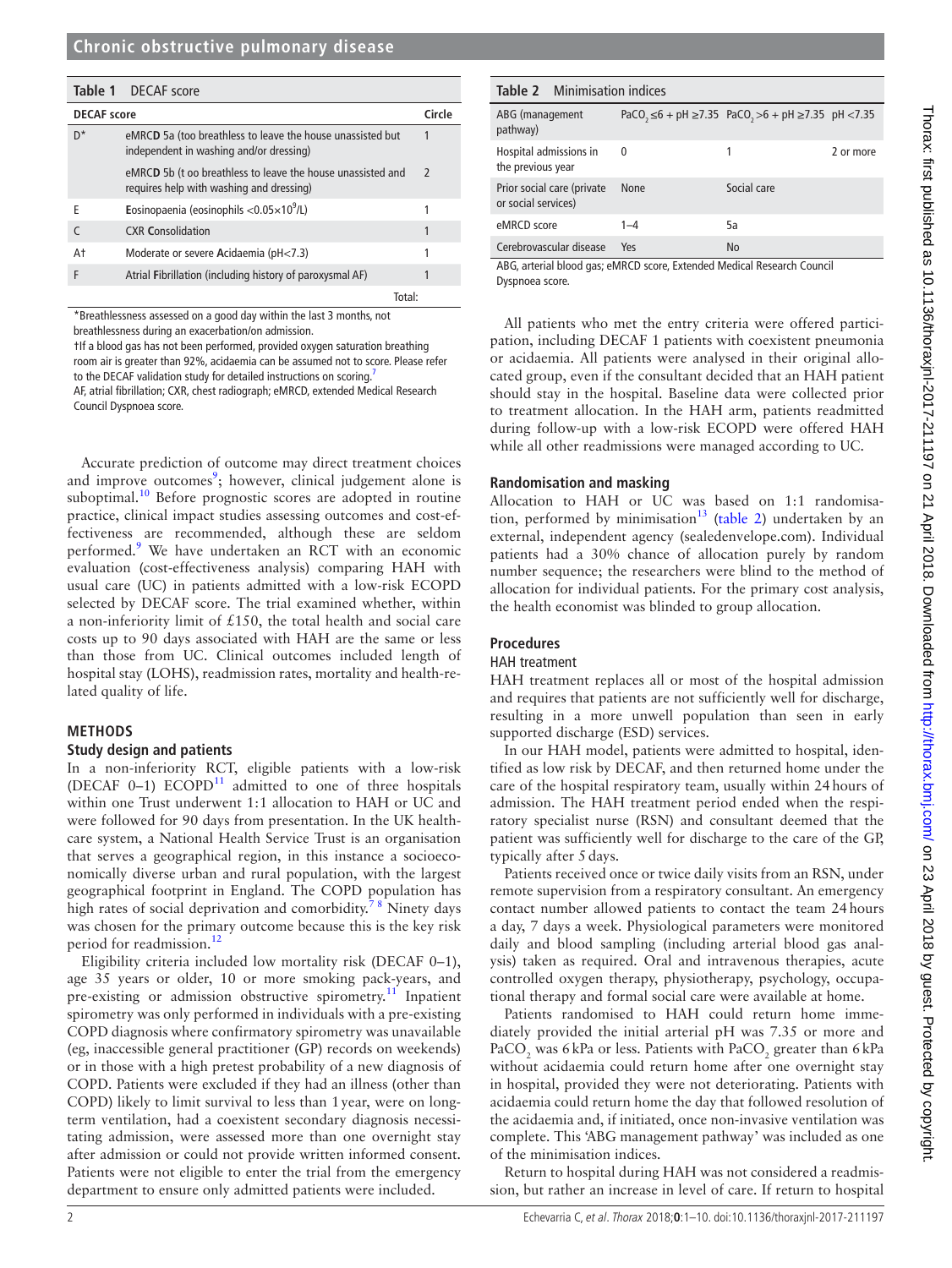during HAH were considered a readmission, this could create bias because patients in UC are hospitalised and therefore not exposed to the risk of readmission.

Further details of the HAH service are available in the HAH manual and review sheets in online [supplementary files 1, 2 and](https://dx.doi.org/10.1136/thoraxjnl-2017-211197)  [3](https://dx.doi.org/10.1136/thoraxjnl-2017-211197). The manual has been updated following service feedback, but the interventions and procedures are unchanged from those used in the trial.

# Usual care

This included usual measures to ensure the prompt discharge of patients with ECOPD, such as supported discharge by RSNs. Based on local data from 492 patients scoring DECAF 0 or 1 prior to the trial, we anticipated that the median LOHS would be 5days. The decision to discharge patients in the UC group was made by the attending clinician.

# **Outcomes**

The primary outcome was the total cost of health and formal social care over 90 days from presentation, costed from a UK health and social care perspective. The secondary outcomes were survival, readmission rate, total bed days over 90 days and cost-effectiveness, using the EuroQuality of life instrument (EQ-5D-5L) quality-adjusted life year (QALY) measured at baseline, 14 and 90 days, $14$  patient preference for HAH or UC (as a binary question at 14 days), COPD exacerbations, Hospital Anxiety and Depression Scale scores (HADS), and COPD Assessment Tool (CAT) scores.

All costs, unless stated otherwise, were recorded at the patient level by multiplying patient-level resource use by the appropriate unit cost, and the average costs per treatment arm were subsequently estimated. Data collection was the same in both arms, except for resource collection during HAH treatment ('HAH visits and travel time' and 'telephone call costs'). All visiting health and social care staff recorded time spent with the patient and travel time, including interactions outside of usual work hours. This was triangulated with a time and motion study performed by RSNs in a subpopulation of HAH patients.

Patients in both arms maintained a diary of all health and social care visits and attendances, and were phoned every 2weeks to prompt completion and collect data. These data were cross-referenced with primary, secondary and social care records to provide costs for 'formal social care', 'home visits after discharge' and 'A+Eand outpatient appointments'. Additional consent was gained for remote monitoring of health and social records if the patient withdrew from the trial, allowing complete data capture.

For primary care, resource use included all medications, GP appointments, and home visits by doctors and allied healthcare professionals.

Secondary care inpatient costs considered specific to DECAF 0–1 patients were costed at the patient level. This included inpatient healthcare reviews, medications, laboratory and diagnostic costs, oxygen use, non-invasive ventilation use and LOHS. All 'inpatient healthcare reviews' were recorded, including those by doctors, specialist nurse and physiotherapists; this was costed based on the seniority of the individual and the amount of time spent with the patient. Where unavailable, the time spent with the patient was estimated based on the type of encounter (such as 'physiotherapy chest clearance') and the average time taken for similar encounters; all assumptions were the same across both arms, and assumptions regarding the type of encounter were performed blind to group allocation.

<span id="page-2-0"></span>

| Table 3<br>Key unit costs                                                                                                                                                                                                                                                                                        |                                                |                    |  |  |
|------------------------------------------------------------------------------------------------------------------------------------------------------------------------------------------------------------------------------------------------------------------------------------------------------------------|------------------------------------------------|--------------------|--|--|
| Type of unit cost                                                                                                                                                                                                                                                                                                | Source                                         | Cost(f)            |  |  |
| A+E attendance                                                                                                                                                                                                                                                                                                   | NHS reference costs 2015                       | $90.2 - 377.9$     |  |  |
| <b>Outpatient clinics</b>                                                                                                                                                                                                                                                                                        | NHS reference costs 2015                       | 39.7-215.4         |  |  |
| Respiratory clinic                                                                                                                                                                                                                                                                                               | NHS reference costs 2015<br>165.9              |                    |  |  |
| Bed days, admissions unit                                                                                                                                                                                                                                                                                        | <b>Healthcare Trust</b>                        | 294.9 per day      |  |  |
| Bed days, medical ward                                                                                                                                                                                                                                                                                           | <b>Healthcare Trust</b>                        | 246.2 per day      |  |  |
| Bed days, rehabilitation<br>ward                                                                                                                                                                                                                                                                                 | <b>Healthcare Trust</b>                        | 168.8 per day      |  |  |
| Doctor, consultant time                                                                                                                                                                                                                                                                                          | PSSRU unit costs of<br>health+social care 2015 | 153 per hour       |  |  |
| Doctor, registrar time                                                                                                                                                                                                                                                                                           | PSSRU unit costs of<br>health+social care 2015 | 68.4-75 per hour   |  |  |
| Doctor, F1-ST2                                                                                                                                                                                                                                                                                                   | PSSRU unit costs of<br>health+social care 2015 | 42.5-67 per hour   |  |  |
| Respiratory specialist nurse                                                                                                                                                                                                                                                                                     | PSSRU unit costs of<br>health+social care 2015 | 46.2-68.6 per hour |  |  |
| Physiotherapy                                                                                                                                                                                                                                                                                                    | PSSRU unit costs of<br>health+social care 2015 | 39.2-49.5 per hour |  |  |
| $\mathbf{A} \times \mathbf{E}$ . The contribution of the contribution of the contribution of the contribution of the contribution of the contribution of the contribution of the contribution of the contribution of the contribution of th<br>$\sim$ MHz, Martin all Hardler contains become a constant and the |                                                |                    |  |  |

A+E, accident and emergency; NHS, National Health Service; PSSRU, personal social services research unit.

The remaining inpatient costs are those that we expected would be similar between patients and/or were not possible to separate out at the patient level, for which an average bed day cost was calculated. The cost of a day on a ward was costed using data from the Trust's finance department. This included running costs (including catering, laundry, gas and electricity), staff costs (such as support staff), equipment (medical, surgical and non-medical) and associated services (such as phlebotomy). These costs were not patient-specific and were assumed the same regardless of patients' characteristics. This was performed separately to give a cost for the admissions unit, medical ward and rehabilitation ward.

All outpatient visits and accident and emergency attendances were recorded.

Social care resource use, including formal social care and equipment costs, was obtained from individual social care records.

Unit costs were obtained from a variety of national and local sources and are reported in online [supplementary file 4](https://dx.doi.org/10.1136/thoraxjnl-2017-211197) for the financial year 2015 ( $f$ ), with key unit costs shown in [table](#page-2-0) 3.

# **Statistical analysis**

The primary outcome was the mean difference between HAH and UC in total health and social care costs over 90 days. HAH was deemed non-inferior to UC if the upper limit of the one-sided 95% CI for the primary outcome was less than the non-inferiority limit. CIs were calculated with 1000 bootstrap replications. For the breakdown in costs ([table](#page-6-0) 7), two-sided 95% CIs were calculated.

The non-inferiority limit and the power calculation were based on the best available data, which were limited to health costs for the index admission. Based on tariff costs received by the Trust for 373 patients admitted with DECAF 0–1 ECOPD, the estimated SD of costs was  $£1143$ , and HAH costs were estimated as £470 less expensive per patient compared with UC. One hundred and eighteen patients were required to be 90% sure that the upper limit of a one-sided 95% CI would be below the non-inferiority limit of  $£150$ , if the true difference in costs were  $0.^{15}$  $0.^{15}$  $0.^{15}$  This threshold was discussed with hospital managers,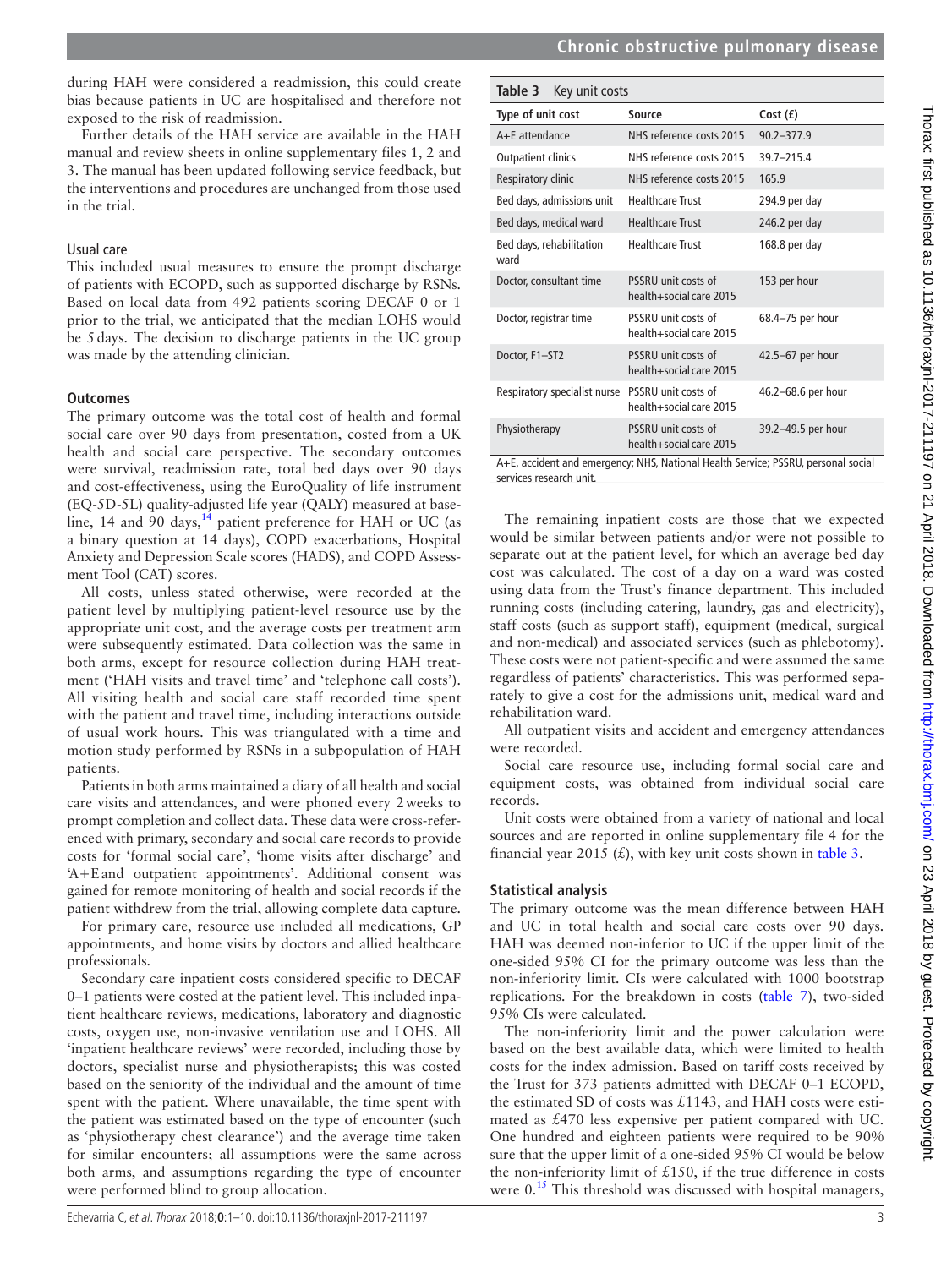# **Chronic obstructive pulmonary disease**

who confirmed that if HAH was £150 more expensive than UC this would not prevent them from financially supporting the implementation of HAH services.

The outcome measure used in the economic analysis was the QALY. Health-related quality of life was assessed using the EQ-5D-5L questionnaire, which is valid and responsive in  $COPD<sub>16</sub>$  and a standard algorithm was used to obtain utility scores.<sup>[17](#page-8-16)</sup> The QALY was obtained by linear regression estimation, controlling for intervention groups and baseline utility using the area under the curve approach (individual QALYs were calculated by taking the mean value between measurements and multiplying this with time).<sup>[18](#page-8-17)</sup> The cost-effectiveness plane and a cost-effectiveness acceptability curve were derived from the joint distribution of incremental costs and incremental QALYs using non-parametric bootstrapping of the observed data.

Bed days were compared using Mann-Whitney U test with a two-sided P value of <0.05regarded as significant. Primary analyses were performed with complete case analysis. A sensitivity analysis was performed using multiple imputation, with missing data assumed to be missing at random, to create five data sets<sup>19</sup> using the Markov chain Monte Carlo method. All baseline patient characteristics and outcomes were included in the imputation model. Data were analysed using IBM SPSS V.22 statistics and Stata V.14. Patients allocated to HAH who received UC treatment were analysed in their original allocation

group as per the intention-to-treat principle. In a prespecified safety analysis, deaths and readmissions were reported per protocol.

The funders had no role in data collection, analysis or in writing of the report. During the review process, we agreed to make our prespecified cost outcome the primary measure, replacing total bed days over 90days.

#### **Results**

Emergency hospital admissions from June 2014 to January 2016 were reviewed to ensure all patients with ECOPD were identified. Of note, 64 patients with a DECAF 0–1 ECOPD were planned for same-day discharge before eligibility assessment and were not included because HAH is not indicated for those who are sufficiently well for discharge. Of 207 DECAF 0 or 1 ECOPD assessed for eligibility, 120 were randomised. Two patients who did not meet the eligibility criteria were randomised in error and were not included in the primary analysis. In both instances, this was recognised and the patients were removed within 30min of randomisation. Three patients were randomised to HAH, but were intentionally treated by UC, and were analysed in their original allocation as per the intention-to-treat principle (see [figure](#page-3-0) 1). Groups were well matched with respect to minimisation indices ([table](#page-4-0) 4).



<span id="page-3-0"></span>**Figure 1** CONSORT diagram. CONSORT, Consolidated Standards of Reporting Trials; HAH, Hospital at Home.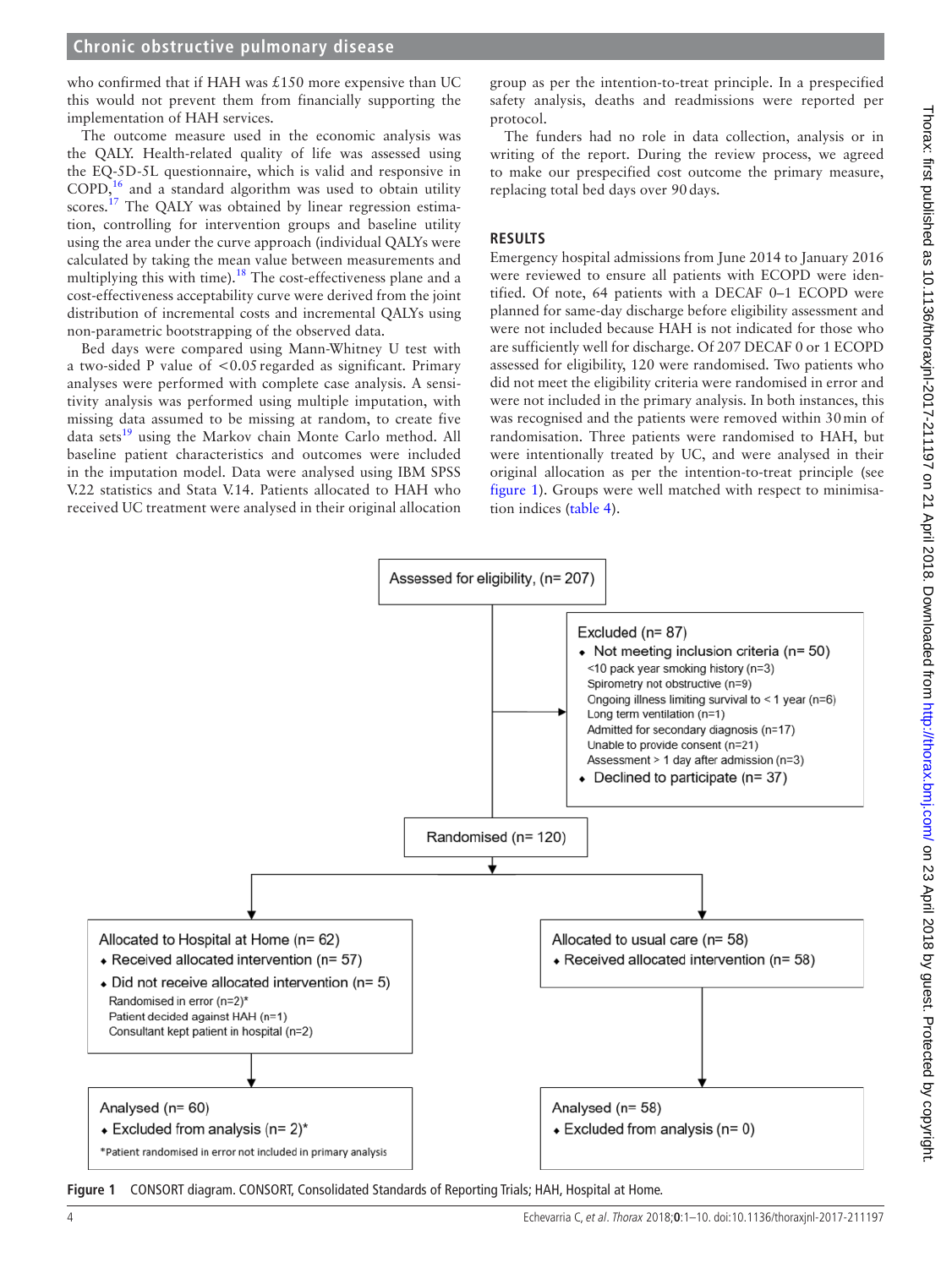<span id="page-4-0"></span>

| Table 4<br>Baseline characteristics of patients                      |                    |                       |  |
|----------------------------------------------------------------------|--------------------|-----------------------|--|
|                                                                      | HAH, n=60          | UC, n=58              |  |
| <b>DECAF</b> indices                                                 |                    |                       |  |
| DECAF score 1, n (%)                                                 | 43 (71.7)          | 31 (53.4)             |  |
| eMRCD dyspnoea score 5a, n (%)<br>repeat below                       | 12(20)             | 9(15.5)               |  |
| Eosinopaenia, %                                                      | 15 (25)            | 8 (13.8)              |  |
| CXR consolidation, %                                                 | 15(25)             | 9(15.5)               |  |
| Acidaemia (pH <7.30), %                                              | 1(1.7)             | 0                     |  |
| Atrial fibrillation, %                                               | 0                  | 0                     |  |
| <b>Minimisation indices</b>                                          |                    |                       |  |
| ABG management, pH <7.35 /<br>$PCO_2 > 6$ pH $\geq$ 7.35, %          | 7(11.7) / 40(66.7) | 8 (13.8) / 38 (65.5)  |  |
| Hospital admissions in the previous $12(20)/21(35)$<br>year 1 / 2, % |                    | 12 (20.7) / 19 (32.8) |  |
| Prior social care, %                                                 | 3(5)               | 1(1.7)                |  |
| Cerebrovascular disease, %                                           | 9(15)              | 9(15.5)               |  |
| Sociodemographics                                                    |                    |                       |  |
| Age, years*                                                          | 71.0 (9.6)         | 68.7 (10.5)           |  |
| Female, %                                                            | 32 (53.3)          | 30 (51.7)             |  |
| Smoking pack-years, nt                                               | 45 (35–50)         | 44 (30–60)            |  |
| Current smoking, %                                                   | 27 (45)            | 25 (43.1)             |  |
| Reporting no qualifications on<br>leaving school, %                  | 46 (76.7)          | 41 (70.7)             |  |
| Most frequently reported family<br>income per year, £t               | 5200-10 399        | 10400-15599           |  |
| Markers of disease severity                                          |                    |                       |  |
| FEV <sub>1</sub> % predicted*                                        | 45.5 (18.4)        | 42.1 (16.3)           |  |
| LTOT prior to admission, %                                           | 7(11.7)            | 2(3.4)                |  |
| Cor pulmonale, %                                                     | 11(18.3)           | 5(8.6)                |  |
| Comorbidity                                                          |                    |                       |  |
| IHD, %                                                               | 14 (23.3)          | 12(20.7)              |  |
| Diabetes. %                                                          | 8(13.3)            | 5(8.6)                |  |
| LVD, $%$                                                             | 1(1.7)             | 3(5.2)                |  |
| Anxiety, %                                                           | 9(15.0)            | 3(5.2)                |  |
| Depression, %                                                        | 12(20.0)           | 9(15.5)               |  |
| Admission clinical data                                              |                    |                       |  |
| Respiratory rate, per minute*                                        | 25(4.5)            | 26(5.1)               |  |
| Pulse rate, per minute*                                              | 103.9 (19.6)       | 104.9 (15.4)          |  |
| sBP, mm Hg <sup>*</sup>                                              | 140.8(21.1)        | 145.1 (24.3           |  |
| $dBP$ , mm $Hg^*$                                                    | 77.3 (12.2)        | 80.9 (14.5)           |  |
| Temperature, °C+                                                     | 36.6 (36.2-37.3)   | $36.5(36.1 - 37.1)$   |  |
| Oxygen saturation+                                                   | 92 (89-94)         | 92 (88.5–95)          |  |
| Discoloured sputum, %                                                | 43 (71.7)          | 33 (56.9)             |  |
| Arterial blood gas values                                            |                    |                       |  |
| pH†                                                                  | 7.42 (7.39-7.45)   | 7.42 (7.38-7.44)      |  |
| PaO <sub>2</sub> , kPat                                              | 7.6 (7.2–9.3)      | 7.9 (7.2–10.2)        |  |
| PaCO <sub>2</sub> , kPat                                             | $5.5(5-6.25)$      | $5.3(4.8-6.6)$        |  |
| $HCO_{3}$ , mmol/L*                                                  | 27.1 (4.3)         | 27.3 (4.7)            |  |
| pH <7.35, %                                                          | 7(11.7)            | 8(13.8)               |  |
| Baseline outcome measures                                            |                    |                       |  |
| Utility score (EQ-5D-5L), n*                                         | 0.517(0.268)       | 0.501(0.243)          |  |
|                                                                      |                    | Continued             |  |

| <b>Table 4</b> Continued                                        |                                                    |                  |
|-----------------------------------------------------------------|----------------------------------------------------|------------------|
|                                                                 | $HAH, n=60$                                        | $UC, n=58$       |
| <b>Hospital Anxiety and Depression</b><br>Scale score A / D, nt | $6(4-10.25)$ / 7 $(4-9)$ 7 $(4-10)$ / 5 $(2-8.25)$ |                  |
| COPD Assessment Tool, nt                                        | 28.5 (21.75-33)                                    | $27(23 - 32.25)$ |
| <b>Treatment</b>                                                |                                                    |                  |
| <b>ECOPD</b> treatment prior to<br>admissions, %                | 32(53.3)                                           | 26(44.8)         |

\*Mean (SD).

†Median (IQR).

A/D, anxiety/depression; ABG, arterial blood gas; CXR, chest radiograph; dBP, diastolic blood pressure; ECOPD, COPD exacerbation; eMRCD, extended Medical Research Council Dyspnoea score; EQ-5D-5L, EuroQuality of life; HAH, Hospital at Home; HCO<sub>3</sub>, bicarbonate; IHD, ischaemic heart disease; LTOT, long-term oxygen therapy; LVD, left ventricular dysfunction; sBP, systolic blood pressure; UC, usual care.

#### **Clinical outcomes**

There were no deaths in the acute period (within 14 days) in either arm. Within 90 days, there was one death in each arm. There was a statistically significant reduction in bed days over 90 days in those treated with HAH (HAH=1, IQR 1–7 compared with UC=5, IQR 2-12; P=0.001). Readmission rates were similar in both arms, with 22 (36.7%) in HAH and 23 (39.7%) in UC [\(table](#page-4-1) 5).

At 14days, 90% of patients across both arms stated they would prefer HAH treatment during future exacerbations of similar severity (HAH=54of 60; UC=51of 57). In the prespecified,

<span id="page-4-1"></span>

| <b>Table 5</b> Mortality, length of stay, readmission, appointments and |
|-------------------------------------------------------------------------|
| social care, and treatment preference outcome                           |

|                                                                              | $HAH, n=60$ | $UC, n=58$  |
|------------------------------------------------------------------------------|-------------|-------------|
| Death at 14 days, n (%)                                                      | 0(0)        | 0(0)        |
| Death at 90 days, n (%)                                                      | 1(1.7)      | 1(1.7)      |
| Length of hospital stay at 90 days, median<br>(IQR)                          | $1(1-7)$    | $5(2-12)^*$ |
| Length of hospital stay at 90 days, mean<br>(SD)                             | 6.1(9.7)    | 10.3(15.8)  |
| Length of hospital stay (index admission),<br>median (IQR)                   | $1(1-1)$    | $3(2-4.25)$ |
| Length of hospital stay (index admission),<br>mean (SD)                      | 1.2(2.1)    | 4.1(4.6)    |
| Length of stay within HAH, median (IQR)                                      | $4(2-5)$    | <b>NA</b>   |
| Patients with one or more hospital<br>readmissions, n (%)                    | 22 (36.7)   | 23 (39.7)   |
| Patients with one or more A+E attendances<br>post discharge, n (%)           | 29(48.3)    | 26 (44.8)   |
| Patients with one or more GP attendances<br>post discharge, n (%)            | 26(43.3)    | 30 (51.7)   |
| Patients with one or more secondary care<br>appointments, n (%)              | 48 (80.0)   | 41 (70.7)   |
| Patients with a social care package post<br>discharge, n (%)                 | 7(11.7)     | 5(8.6)      |
| Stated preference for HAH care day 14,<br>$n$ (%)                            | 54 (90.0)   | 51 (87.9)   |
| *P-0.001 using Mann-Whitney For hed days over 90 days hased on length of sta |             |             |

\*P=0.001 using Mann-Whitney. For bed days over 90 days, based on length of stay from 373 patients, 116 patients were needed to detect a difference of 4.7 days with 90% power assuming a type 1 error rate of 5% in a superiority analysis. A+E, accident and emergency; GP, general practitioner; HAH, Hospital at Home; NA, not applicable; UC, usual care.

Thorax: first published as 10.1136/thoraxjnl-2017-211197 on 21 April 2018. Downloaded from http://thorax.bmj.com/ on 23 April 2018 by guest. Protected by copyright on 23 April 2018 by guest. Protected by copyright. <http://thorax.bmj.com/> Thorax: first published as 10.1136/thoraxjnl-2017-211197 on 21 April 2018. Downloaded from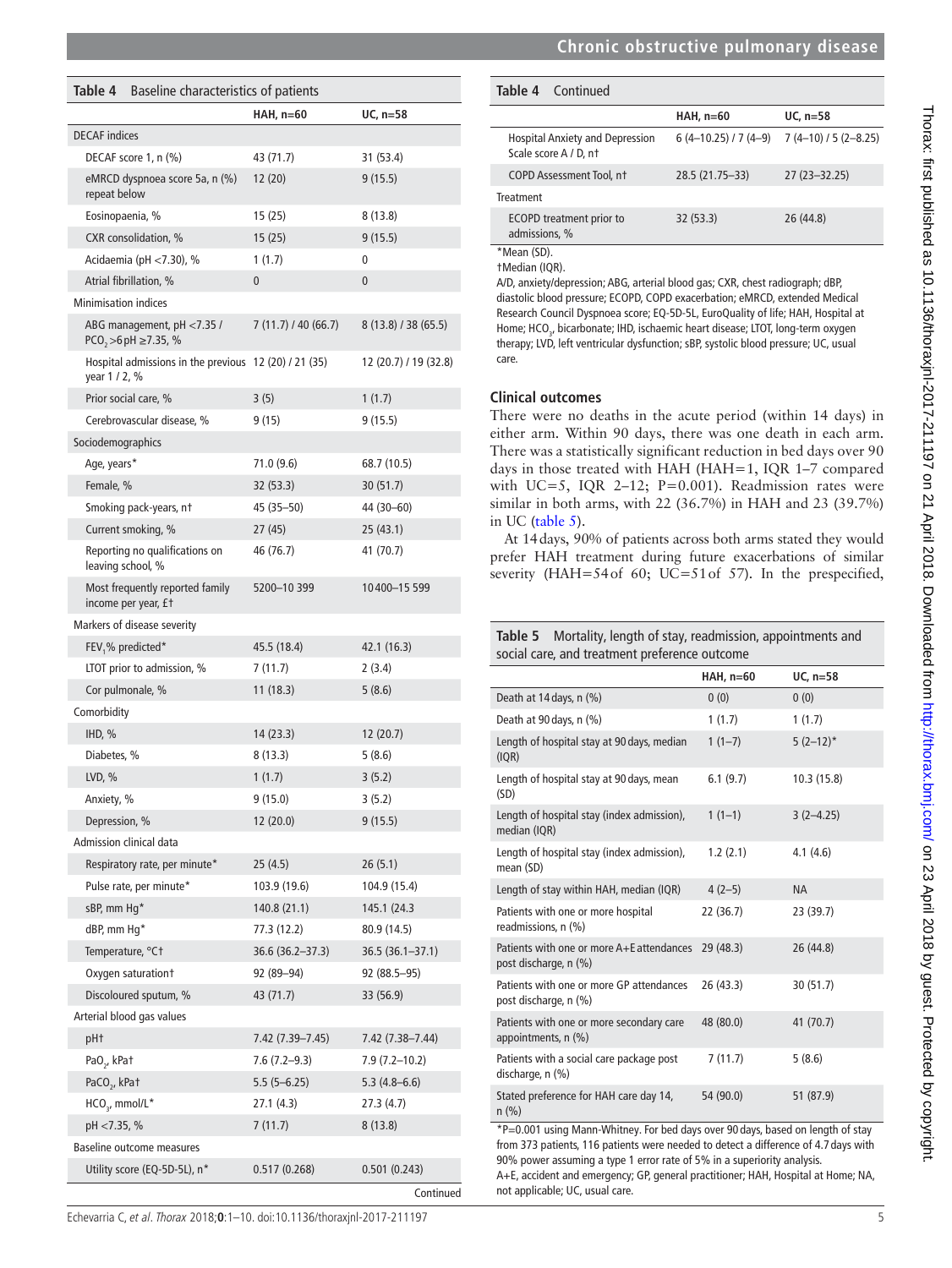#### <span id="page-5-0"></span>**Table 6** Changes in quality of life and HADS scores from baseline

|                                | HAH                    |         |              |                     | UC     |                |  |
|--------------------------------|------------------------|---------|--------------|---------------------|--------|----------------|--|
|                                | Unit change*           | % MCID+ | Missing      | Unit change         | % MCID | <b>Missing</b> |  |
| HADS-A 14-day (IQR)            | $-1.0$ ( $-3$ to 1.75) | 48.3    | $\mathbf{0}$ | $0.5$ ( $-3$ to 2)  | 33.9   | $\overline{2}$ |  |
| HADS-A 90-day (IQR)            | $0 (-2 to 3)$          | 33.3    | 6            | $0 (-3 to 2)$       | 38.2   | 3              |  |
| HADS-D 14-day (IQR)            | $-1.0$ ( $-3$ to 1)    | 38.3    | $\pmb{0}$    | $0 (-2 to 3)$       | 26.8   | $\overline{2}$ |  |
| HADS-D 90-day (IQR)            | $-0.5$ ( $-3$ to 1.25) | 37.0    | 6            | $0$ (-2 to 3)       | 27.3   | 3              |  |
| CAT 14-day (IQR)               | $-4.0$ ( $-9.5$ to 0)  | 61.7    | $\mathbf{0}$ | $-3.0$ ( $-7$ to 1) | 57.9   |                |  |
| CAT 90-day (IQR)               | $-3.0$ ( $-8$ to 1)    | 51.9    | 6            | $-1.0$ (-6 to 1)    | 36.4   | 3              |  |
| Utility 14-day (EQ-5D-5L) (SD) | 0.091(0.249)           | 56.7    | $\mathbf{0}$ | 0.055(0.316)        | 49.1   |                |  |
| Utility 90-day (EQ-5D-5L) (SD) | 0.003(0.287)           | 43.9    |              | 0.007(0.338)        | 41.1   | $\overline{2}$ |  |

\*Values are median, except utility which is mean. Unit change is the difference in absolute values between follow-up and baseline. Improvements in health status are negative for HADS and CAT, and positive for utility scores.

†The percentage of patients who improved by an MCID, which is 1.5 for HADS-A and HADS-D,[21](#page-8-20) 2 for CAT and 0.051 for the EQ-5D-5L.[20](#page-8-19)

CAT, COPD Assessment Tool; EQ-5d-5L, Euro Quality of life instrument; HADS, Hospital Anxiety and Depression Scale; HAH, Hospital at Home; MCID, minimally clinically important difference; UC, usual care.

per-protocol safety analysis, deaths were unchanged (one in each arm at 90days), and there were 21 of 57 (36.8%) readmissions in HAH and 23 in 58 (39.7%) in UC. [Table](#page-5-0) 6 shows the change in quality of life scores from baseline at 14days and 90days as the unit change and as the per cent of patients who improved by a minimally clinically important difference (MCID). Further data on utility scores are available in online [supplementary table e10](https://dx.doi.org/10.1136/thoraxjnl-2017-211197).

For HADS and CAT, negative values represent improvements in health from baseline, while for utility scores, positive values represent improvements from baseline. The improvements in health status in HAH compared with UC were clinically meaningful for HADS-anxiety score at 14 days and CAT at 90 days, but this could be a chance finding.<sup>20 21</sup> On multiple imputation the difference in the benefit of CAT at 90 days was 1.5, but the utility score at 14 days was 0.51, which is above the MCID (online [supplementary table e11](https://dx.doi.org/10.1136/thoraxjnl-2017-211197)).

#### **Cost and cost-effectiveness analysis**

The mean health and formal social care cost over 90days was £1016 lower in HAH than in UC. However, there was wide variation in costs and the one-sided 95% CI crossed both the no effect limit (0) and the prespecified non-inferiority limit of £150 [\(figure](#page-5-1) 2, 'UC=3 days': CI –2343 to 312). The cost difference and distribution were substantially greater than anticipated, and so a post-hoc analysis was performed with an adjusted

non-inferiority limit of  $£340<sup>15</sup>$  which was achieved (see [figure](#page-5-1) 2) and the Discussion section).

During the index admission, the median LOHS in UC was 3 days, which was 2 days less than expected<sup>7</sup> and greater than seen in most UK hospitals for unselected ECOPD.<sup>[8](#page-8-6)</sup> We performed a prespecified sensitivity analysis to assess the effect of LOHS in UC during the index admission on health and formal social care costs. One additional bed day without medical staffing costs would increase the mean cost difference to −£1262 with a one sided 95th percentile of £66, achieving the prespecified non-inferiority limit of £150. Two bed days would have been  $-\text{\pounds}1508$ with a one-sided 95th percentile of −£180.

The difference in cost was primarily related to inpatient and formal social services costs [\(table](#page-6-0) 7). The costs of the index admission alone are shown in online [supplementary table](https://dx.doi.org/10.1136/thoraxjnl-2017-211197) [e12.](https://dx.doi.org/10.1136/thoraxjnl-2017-211197) Total QALY scores were non-significantly higher in HAH compared with UC. The mean total QALYs (SD) adjusted for baseline utility were 0.138 (0.052) for HAH and 0.133 (0.052) for UC, giving a small difference of 0.005 (95% CI −0.14 to 0.25). Unadjusted and Multiple Imputation (MI) analyses of QALYs are shown in online [supplementary table e10](https://dx.doi.org/10.1136/thoraxjnl-2017-211197). The probability of HAH being cost-effective compared with UC was 90% at the NICE threshold of £30000 per QALY. This is the proportion of dots beneath the diagonal line in [figure](#page-6-1) 3A, and is represented by the vertical line in [figure](#page-6-1) 3B. HAH was both cheaper



<span id="page-5-1"></span>**Figure 2** Length of stay and cost difference (£) between HAH and UC. One-sided CIs for the mean difference in 90-day health and social care costs between UC and HAH are shown for the trial population (UC=3 days) and the sensitivity analysis adjusting for a longer hospital stay in UC (UC=4 days and UC=5 days);  $Δ=£150$ ,  $α=£340$ . HAH, Hospital at Home; UC, usual care.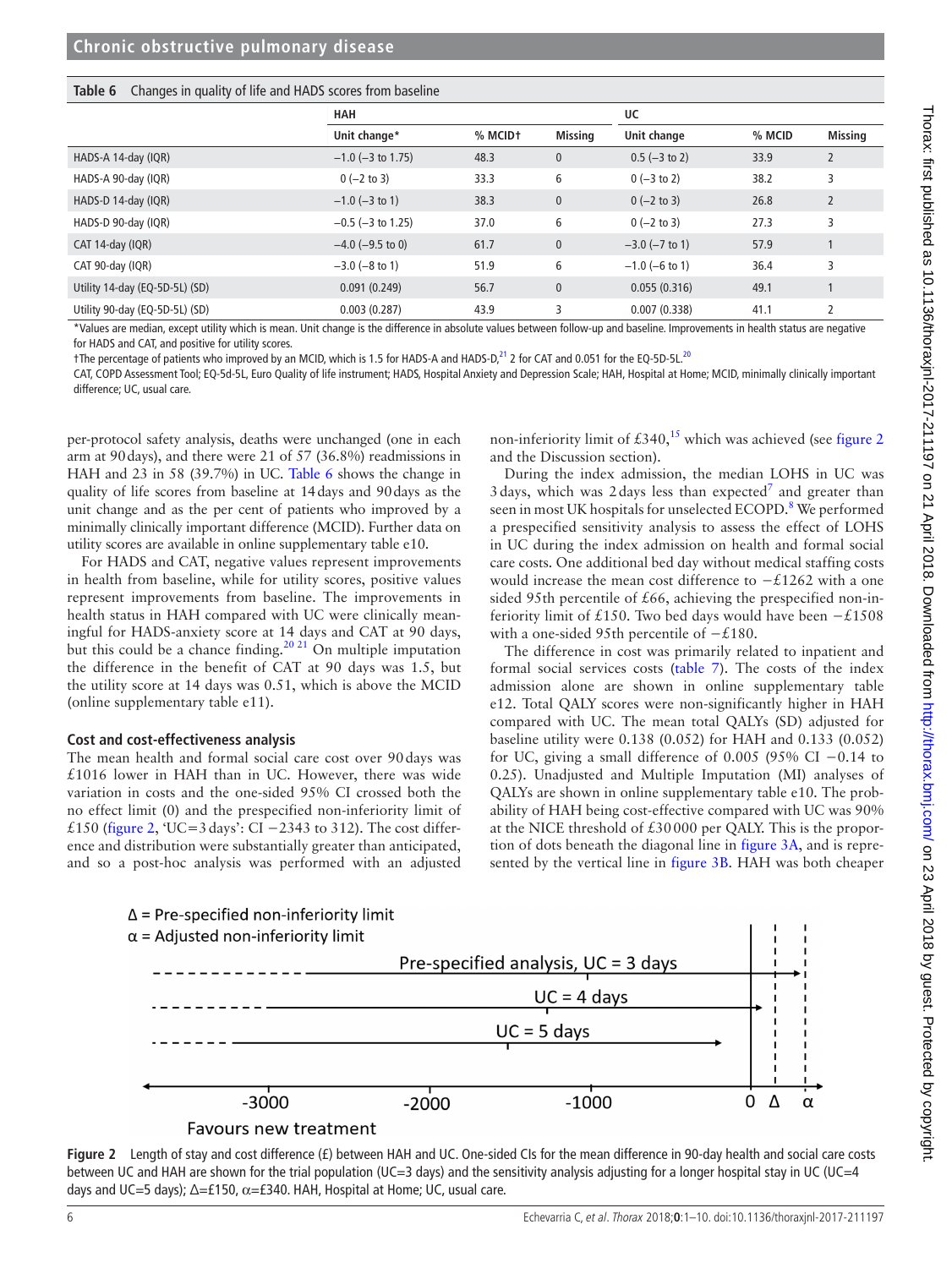<span id="page-6-0"></span>

| Health and formal social care average costs at 90 days<br>Table 7 |                 |                 |                                  |                                         |  |
|-------------------------------------------------------------------|-----------------|-----------------|----------------------------------|-----------------------------------------|--|
| Overall costs                                                     | HAH, £ (SD)     | UC, f(SD)       | Bootstrapped mean difference (£) | Bootstrapped 95% CI* of cost difference |  |
| Health and formal social care                                     | 3857.8 (3199.6) | 4873.5 (5631.1) | $-1015.7$                        | $-2735.5$ to 644.8                      |  |
| Healthcare                                                        | 3819.2 (3135.0) | 4755.8 (5525.4) | $-936.6$                         | $-2645.4$ to 709.9                      |  |
| Oxygen therapy                                                    | 38.4 (68.4)     | 18.3(53.7)      | 20.1                             | $-1.73$ to 42.0                         |  |
| Medication                                                        | 422.5 (275.2)   | 458.9 (331.4)   | $-36.4$                          | $-150.1$ to 75.7                        |  |
| Hospital costs                                                    |                 |                 |                                  |                                         |  |
| Bed stay                                                          | 1540.8 (2000.7) | 2775.2 (4129.6) | $-1234.4$                        | $-2524.8$ to $-82.0$                    |  |
| Inpatient healthcare review                                       | 417.7 (399.1)   | 514.3 (650.7)   | $-96.7$                          | $-288.4$ to 96.4                        |  |
| Laboratory and diagnostic tests                                   | 375.1 (383.8)   | 358.7 (422.4)   | 16.4                             | $-128.1$ to 169.1                       |  |
| NIV costs                                                         | 44.4 (261.0)    | 158.2 (436.2)   | $-113.8$                         | $-255.4$ to 8.12                        |  |
| <b>HAH</b> costs                                                  |                 |                 |                                  |                                         |  |
| HAH visits and travel timet                                       | 383.9 (276.0)   | 0.0(0.0)        | 383.9                            | 319.2 to 455.3                          |  |
| Telephone calls costs                                             | 5.8(14.2)       | 5.4(10.8)       | 0.5                              | $-3.57$ to 5.33                         |  |
| Community costs                                                   |                 |                 |                                  |                                         |  |
| Formal social care                                                | 38.6 (173.1)    | 117.7 (711.0)   | $-79.0$                          | $-299.2$ to 55.2                        |  |
| Home visits after discharge                                       | 43.7(87.7)      | 39.2 (55.7)     | 4.5                              | $-19.2$ to 31.8                         |  |
| A+E and outpatient<br>appointments                                | 546.8 (347.5)   | 427.6 (394.9)   | 119.2                            | $-22.6$ to 243.0                        |  |

\*The 95% CI in the table is two-sided (0.025 to 0.975), calculated with the bootstrap approach. For health and formal social care (the primary outcome), the one-sided 95%CI (0.95) was £312.

†55% of time on HAH visits was spent with the patient (45% on travel time).

A+E, accident and emergency; HAH, Hospital at Home; NIV, non-invasive ventilation; UC, usual care.

and more effective for most patients treated (74% probability). Similar results were seen using multiple imputation (online [supplementary figure E1\)](https://dx.doi.org/10.1136/thoraxjnl-2017-211197). Of note, the Cost Effectiveness plane shows high uncertainty around the incremental cost difference, although little uncertainty around the incremental effectiveness estimates.

## **HAH and inpatient interactions**

Of the 60 patients allocated to HAH, 53 (88.3%) had a 0 or 1day stay. Most patients incurring an overnight stay were admitted in the afternoon or evening. The period of HAH lasted a median of 4 (IQR 2–5)days per episode. Including travel time, healthcare professionals spent a median of 7.2hours (IQR 4.7–10.8) on



<span id="page-6-1"></span>**Figure 3** Cost-effectiveness plane (A) and cost-effectiveness acceptability curve (B). The cost-effectiveness plane for HAH and UC, with the diagonal line representing the NICE cut-off at £30 000 per QALY. Area 1=HAH cheaper and more effective; area 2=HAH more effective and more expensive but less than the NICE cut-off; and area 3=UC is more effective but more expensive and exceeds the NICE cut-off. (B) The probability of cost-effectiveness is shown over a range of willingness to pay for a QALY, to inform decisions to accept or reject new technologies. There is a 90% probability HAH will be cost-effective at the NICE threshold (vertical line). HAH, Hospital at Home; NICE, National Institute for Health and Care Excellence; QALY, qualityadjusted life year; UC, usual care.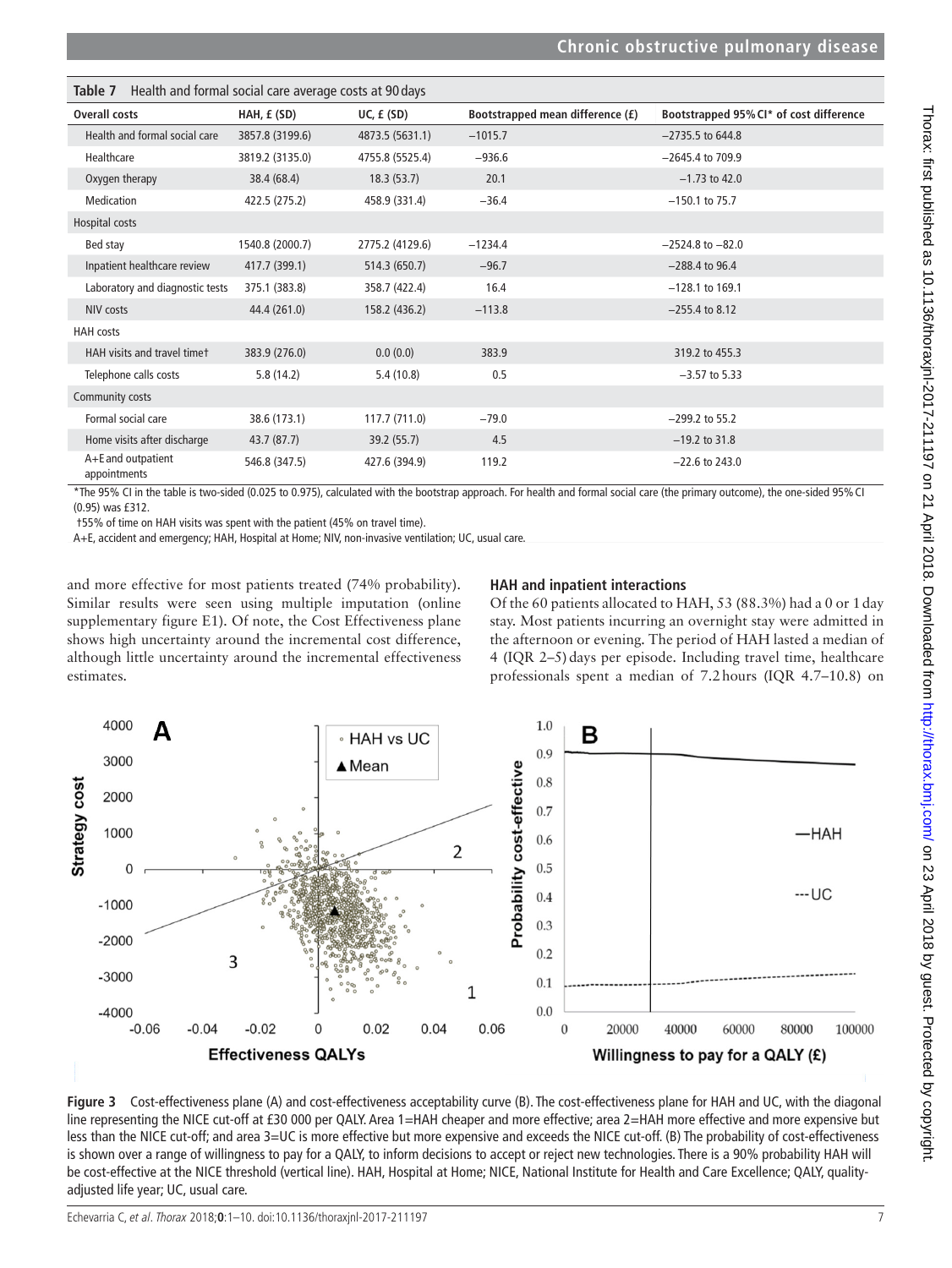home visits per HAH spell (median RSN visits=7.1hours, IQR 4.4–10.1). There were 342 visits for 57 episodes: RSN=327, physiotherapy=13, psychology=1 and respiratory support worker=1. During HAH, two patients returned to hospital for assessment (which included a respiratory consultant review, repeat chest radiograph and blood testing) and returned home the same day. One patient returned to hospital and stayed overnight before returning home to complete their HAH spell.

The number of inpatient interactions with any healthcare worker was 1158 for HAH (1500 including inpatient interactions, or 25 interactions per patient) and 1558 for UC (or 27 interactions per patient). In part, the increased numbers of inpatient interactions for UC were due to reviews by doctors and physiotherapists (see online [supplementary table e13\)](https://dx.doi.org/10.1136/thoraxjnl-2017-211197).

#### **Patients declining participation**

As part of an audit of practice, the baseline characteristics of patients who declined to participate in the HAH study were reviewed. Patients who declined enrolment were not more unwell than study participants based on comorbidity and measures of disease severity (online [supplementary table e14](https://dx.doi.org/10.1136/thoraxjnl-2017-211197)).

#### **Discussion**

In an economic evaluation, HAH selected by DECAF was more cost-effective than UC, primarily driven by a fivefold reduction in median hospital bed days over 90 days, with a small non-significant difference in QALYs favouring HAH. The percentage of patients improving by the MCID was numerically higher in HAH compared with UC for seven of eight outcomes measuring health status.

The potential cost savings are substantial as ECOPD is one of the most common reasons for hospital admission and up to 50% of patients are potentially eligible (DECAF 0–1). In both arms, there were no deaths within the acute period, and readmission rates over 90 days were comparable in intention-to-treat and per-protocol analyses. Crucially, 90% of patients across both arms stated they would prefer HAH to UC for future exacerbations of similar severity. The DECAF score allows low-risk patients to be identified quickly and safely using indices routinely captured on admission, facilitating replication of our model of HAH. This meets the major research need identified by the ERS/ATS to better define patient selection criteria for HAH.<sup>4</sup> Of importance, use of DECAF was associated with reduction in LOHS within UC of at least 2days, without adverse outcome. This supports use of a low-risk DECAF score to select patients for early discharge, which may be implemented in advance of establishing a full HAH clinical service.

This study has several strengths. We assessed the impact of using the DECAF score to direct HAH treatment, replicating how we anticipate the tool will be used in clinical practice. Such implementation studies are extremely rare despite being strongly recommended.<sup>[9](#page-8-7)</sup> We performed a detailed and extensive cost analysis, recording all important aspects of health and social care with low rates of missing data. We included several important measures of health status which the ERS/ATS reported is lacking in previous studies,<sup>4</sup> and methods of patient allocation and handling of missing data were robust. Patients were randomised by minimisation, which ensures excellent balance for selected prognostic indices.[13 22](#page-8-12) The likelihood of allocation to an intervention is influenced by the current distribution of subjects and weighted minimisation indices. To avoid potential selection bias, 30% of allocations were by simple randomisation and the researchers were blinded to the allocation process, performed by

an independent agency. The HAH service included all members of the usual multidisciplinary team and important aspects of care such as smoking cessation, inhaler training, breathing exercises and the offer of early pulmonary rehabilitation.

One of the key limitations of the study was the choice of  $£150$  as the non-inferiority limit, which meant that HAH did not meet the chosen non-inferiority limit. First, this occurred because the data were only available for a single admission, and not for the primary outcome of total health and social care cost over 90days. The actual mean total cost over 90days in UC was far higher than anticipated at £4874, so a non-inferiority limit of £150 was overly conservative. It is usual in non-inferiority studies to choose a margin that reflects the largest loss that would be acceptable.<sup>[23](#page-8-21)</sup> In the context of a higher mean difference, a larger non-inferiority limit is appropriate. Non-inferiority limits should be based on statistical reasoning and clinical judgement. In our post-hoc analysis a non-inferiority limit to  $£340$  was selected. Statistically, we chose this value as it is one-third of the cost difference between arms, which is the same ratio as the original non-inferiority limit and estimated cost difference. The acceptability of this non-inferiority limit is confirmed by the fact that this model of HAH has subsequently been commissioned. Second, the cost difference between HAH and UC may have been affected by a reduction in LOHS in UC. The number of patients unsuitable for HAH (because they already had same-day discharge plans) was larger than expected, resulting in a more unwell and costly study population. This should have resulted in an increased median LOHS in UC, but it was 2days lower than expected. Non-exclusion of more unwell patients with longer LOHS could theoretically account for this. However, this is unlikely as the short stay group  $(n=64)$  was larger than the excluded group (n=50), and would have had a bigger impact on the median value. Furthermore, those who declined participation in the study were not more unwell than study participants. The most likely explanation is that the use of the DECAF score and study participation reduced LOHS. Only UC patients expressed disappointment with their allocated arm, knowledge of participation may have influenced clinician behaviour and bed pressures may have exerted additional influence.

Despite a large proportion of patients improving by the MCID ([table](#page-5-0) 6), baseline and 90-day follow-up quality of life scores were similar across the whole population. This apparent discrepancy may be explained by worsening health status in those who were readmitted. In those who suffered an overall deterioration in utility score at 90days, the proportion with one or more admissions was 2.5-fold higher.

The results of the study require validation in other healthcare systems. The structure of care, including availability of ESD, differed between sites and the DECAF score has previously effectively identified low-risk patients in six different hospitals, with different populations and structures of care.<sup>7</sup> This supports the generalisability of the results to other UK hospitals. Some hospitals may currently lack the nursing infrastructure to deliver HAH selected by DECAF, but investment is justified as there is a 90% chance of this model being cost-effective at both the NICE and commonly cited US thresholds, with further possible cost savings through reduced LOHS in UC. Training costs of nurses were included in our analysis. Finally, 90-day follow-up was selected because this is the critical time period for readmission, $12$  although a longer time period of up to 1year may have been preferable to identify a difference in readmission rates between groups.

Meta-analyses of previous studies considered HAH and ESD together. These showed that HAH/ESD report reduced readmission rates and a trend towards a lower mortality with limited evidence for an effect on health-related quality of life.<sup>5 24</sup> Three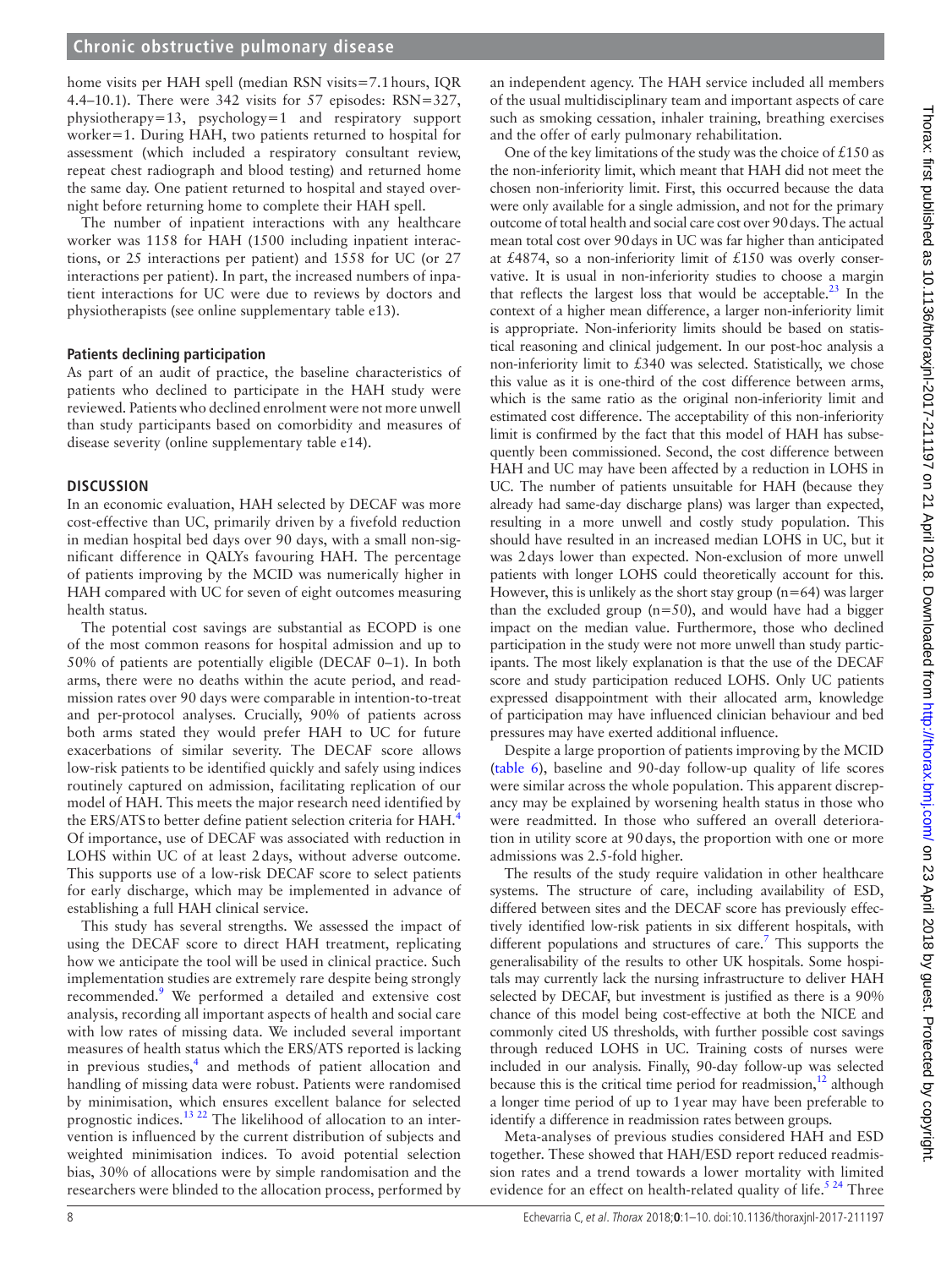studies performed cost analyses showing that HAH/ESD was less expensive.<sup>25-27</sup> Goossens<sup>[28](#page-9-0)</sup> and others performed a detailed economic evaluation: at 3months HAH/ESD was €168 less expensive than UC from a healthcare perspective, but €908 more expensive when societal costs were included. These previous studies are primarily of ESD services rather than HAH, and comparison with our study should be guarded. For example, in the study by Goossens and others, length of stay in the ESD treatment arm was the same as our UC arm.

Previous studies of HAH/ESD had extensive eligibility criteria to identify suitable, low-risk patients and typically excluded those with coexistent pneumonia and acidaemia on blood gas.<sup>25</sup> 26 <sup>29-33</sup> Ordinarily, clinicians would be reluctant to allow these patients into HAH/ESD services, but we treated such patients successfully with no difference in mortality between groups. This result is consistent with findings from the DECAF derivation and validation study, which showed that patients with a low-risk DECAF score and pneumonia or acidaemia had a low acute mortality risk.<sup>67</sup>

This RCT shows that HAH selected by low-risk DECAF score is safe, clinically effective, preferred by most patients and cost-effective compared with UC in this clinical setting. DECAF has proven a robust tool in the gold standard of derivation, validation and implementation studies, and can be used in clinical practice to select low-risk patients for HAH services. Based on this result, our commissioners and the Trust have agreed to the implementation of a full clinical service.

**Acknowledgements** We are grateful to Victoria Ferguson for her invaluable contribution with data collection, data management and the coordination of patient visits. We thank Peter Fenwick and Amy Loveland for their contribution to the screening and recruitment of patients, and Teresa Gibson for her input to the trial management group as an expert patient. Invaluable statistical support was provided by Nick Steen and Colin Muirhead. We acknowledge all the hard work of the respiratory specialist nurses and respiratory consultants at Northumbria NHS Healthcare Trust, without whom the trial could not have been delivered. We thank those that attended the Hospital at Home implementation group meetings from various services, including occupational therapy (Beryl Osbourne), social services (Eleanor Binks and Sheila Pearson), physiotherapy (Karen Brewin and Elizabeth Hardingham), respiratory specialist nurses (Elizabeth Norman and her team), respiratory consultants, pharmacy (Nicola Harker) and hospital management (Anne Kennedy, Deborah Freake, Patrick Garner and Robert Willers). We thank the members of the Data Monitoring Committee (Rodney Hughes, Nick S Hopkinson and Niall Anderson), the Trial Steering Committee (Nicholas Hart, Jennifer Quint, Jadwiga Wedzicha, Patrick Murphy and Robert Rutherford) and Belfast Clinical Trials Unit (Roisin Boyle). Most of all, we are grateful to the participants for their time in contributing to the study.

**Contributors** SCB conceived the study and was chief investigator with overall responsibility for the management of the study. SCB, CE, JG and GJG were responsible for the study design, protocol and obtaining funding. AJS, JS and JM contributed to trial design. CE, SCB, and JG wrote the statistical analysis plan, with statistical input from Colin Muirhead. CE and TH recruited patients and collated data. CE and JG performed statistical analyses. CE drafted the original manuscript, and all authors helped write the final version.

**Funding** This paper presents independent research funded by the National Institute for Health Research (NIHR) under its Research for Patient Benefit (RfPB) Programme (Grant Reference Number PB-PG-0213-30105). The views expressed are those of the authors and not necessarily those of the NHS, the NIHR or the Department of Health. Funding was also provided by the Northumbria Healthcare NHS Foundation Trust Teaching and Research Fellowship Programme.

**Competing interests** SCB reports grants from NIHR: Research for Patient Benefit Programme, during the conduct of the study; HTA funding, grants from Philips Respironics and Pfizer Open Air, personal fees from Pfizer and AstraZeneca, outside the submitted work. JG reports grants from NIHR Research for Patient Benefit, during the conduct of the study. CE, GJG, TH, AJS and JS have no competing interests to declare

#### **Patient consent** Obtained.

**Ethics approval** Ethics approval was provided by the NRES Committee North East Sunderland (3/NE/0275). All participants gave informed consent before taking part in the study.

**Data sharing statement** For any requests for data sharing, please contact the corresponding author.

**Open Access** This is an Open Access article distributed in accordance with the terms of the Creative Commons Attribution (CC BY 4.0) license, which permits others to distribute, remix, adapt and build upon this work, for commercial use, provided the original work is properly cited. See:<http://creativecommons.org/licenses/by/4.0/>

© Article author(s) (or their employer(s) unless otherwise stated in the text of the article) 2018. All rights reserved. No commercial use is permitted unless otherwise expressly granted.

#### **References**

- <span id="page-8-0"></span>1 Shepperd S, Doll H, Broad J, et al. Hospital at home early discharge. Cochrane Database Syst Rev 2009:CD000356.
- <span id="page-8-1"></span>2 British Thoracic Society Guideline Development Group. Intermediate care–Hospitalat-Home in chronic obstructive pulmonary disease: British thoracic society guideline. Thorax 2007;62:200–10.
- <span id="page-8-2"></span>3 National Clinical Guideline Centre. Chronic obstructive pulmonary disease: management of chronic obstructive pulmonary disease in adults in primary and secondary care. London: National Clinical Guideline Centre, 2010.
- <span id="page-8-3"></span>4 Wedzicha JA, Calverley PMA, Albert RK, et al. Prevention of COPD exacerbations: a European Respiratory Society/American Thoracic Society guideline. [Eur Respir J](http://dx.doi.org/10.1183/13993003.02265-2016) 2017;50:1602265.
- <span id="page-8-4"></span>5 Echevarria C, Brewin K, Horobin H, et al. Early supported discharge/hospital at home for acute exacerbation of chronic obstructive pulmonary disease: a review and metaanalysis. [COPD](http://dx.doi.org/10.3109/15412555.2015.1067885) 2016;13:523–33.
- <span id="page-8-5"></span>6 Steer J, Gibson J, Bourke SC. The DECAF Score: predicting hospital mortality in exacerbations of chronic obstructive pulmonary disease. [Thorax](http://dx.doi.org/10.1136/thoraxjnl-2012-202103) 2012;67:970-6.
- <span id="page-8-10"></span>7 Echevarria C, Steer J, Heslop-Marshall K, et al. Validation of the DECAF score to predict hospital mortality in acute exacerbations of COPD. [Thorax](http://dx.doi.org/10.1136/thoraxjnl-2015-207775) 2016;71:133-40.
- <span id="page-8-6"></span>8 Stone RA, Holzhauer-Barrie J, Lowe D, et al. COPD: Who cares matters. National Chronic Obstructive Pulmonary Disease (COPD) Audit Programme. Clinical audit of COPD exacerbations admitted to acute units in England and Wales 2014, 2015.
- <span id="page-8-7"></span>9 Steyerberg EW, Moons KG, van der Windt DA, et al. Prognosis research strategy (PROGRESS) 3: prognostic model research. [PLoS Med](http://dx.doi.org/10.1371/journal.pmed.1001381) 2013;10:e1001381.
- <span id="page-8-8"></span>10 Wildman MJ, Sanderson C, Groves J, et al. Predicting mortality for patients with exacerbations of COPD and Asthma in the COPD and Asthma Outcome Study (CAOS). [QJM](http://dx.doi.org/10.1093/qjmed/hcp036) 2009;102:389-99.
- <span id="page-8-9"></span>11 Vestbo J, Hurd SS, Agustí AG, et al. Global strategy for the diagnosis, management, and prevention of chronic obstructive pulmonary disease: GOLD executive summary. [Am J Respir Crit Care Med](http://dx.doi.org/10.1164/rccm.201204-0596PP) 2013;187:347-65.
- <span id="page-8-11"></span>12 Echevarria C, Steer J, Heslop-Marshall K, et al. The PEARL score predicts 90-day readmission or death after hospitalisation for acute exacerbation of COPD. [Thorax](http://dx.doi.org/10.1136/thoraxjnl-2016-209298) 2017;72:686–93.
- <span id="page-8-12"></span>13 Altman DG, Bland JM. Treatment allocation by minimisation. [BMJ](http://dx.doi.org/10.1136/bmj.330.7495.843) 2005;330:843.
- <span id="page-8-13"></span>14 Herdman M, Gudex C, Lloyd A, et al. Development and preliminary testing of the new five-level version of EQ-5D (EQ-5D-5L). [Qual Life Res](http://dx.doi.org/10.1007/s11136-011-9903-x) 2011;20:1727-36.
- <span id="page-8-14"></span>15 Chow S, Shao J, Wang H. Sample size calculation in clinical research. New York: Taylor & Francis, 2003.
- <span id="page-8-15"></span>16 Nolan CM, Longworth L, Lord J, et al. The EQ-5D-5L health status questionnaire in COPD: validity, responsiveness and minimum important difference. [Thorax](http://dx.doi.org/10.1136/thoraxjnl-2015-207782) 2016;71:493–500.
- <span id="page-8-16"></span>17 van Hout B, Janssen MF, Feng YS, et al. Interim scoring for the EQ-5D-5L: mapping the EQ-5D-5L to EQ-5D-3L value sets. [Value Health](http://dx.doi.org/10.1016/j.jval.2012.02.008) 2012;15:708–15.
- <span id="page-8-17"></span>18 Manca A, Hawkins N, Sculpher MJ. Estimating mean QALYs in trial-based cost-effectiveness analysis: the importance of controlling for baseline utility. [Health Econ](http://dx.doi.org/10.1002/hec.944) 2005;14:487–96.
- <span id="page-8-18"></span>19 Rubin DB. Multiple imputation after 18+ years. [J Am Stat Assoc](http://dx.doi.org/10.1080/01621459.1996.10476908) 1996;91:473-89.
- <span id="page-8-19"></span>20 Kon SS, Canavan JL, Jones SE, et al. Minimum clinically important difference for the COPD Assessment Test: a prospective analysis. [Lancet Respir Med](http://dx.doi.org/10.1016/S2213-2600(14)70001-3) 2014;2:195–203.
- <span id="page-8-20"></span>21 Puhan MA, Frey M, Büchi S, et al. The minimal important difference of the hospital anxiety and depression scale in patients with chronic obstructive pulmonary disease. [Health Qual Life Outcomes](http://dx.doi.org/10.1186/1477-7525-6-46) 2008;6:46.
- 22 Treasure T, MacRae KD. Minimisation: the platinum standard for trials?. Randomisation doesn't quarantee similarity of groups; minimisation does. **[BMJ](http://www.ncbi.nlm.nih.gov/pubmed/9694748)** 1998;317:362–3.
- <span id="page-8-21"></span>23 Rehal S, Morris TP, Fielding K, et al. Non-inferiority trials: are they inferior? A systematic review of reporting in major medical journals. **[BMJ Open](http://dx.doi.org/10.1136/bmjopen-2016-012594)** 2016;6:e012594.
- 24 Jeppesen E, Brurberg KG, Vist GE, et al. Hospital at home for acute exacerbations of chronic obstructive pulmonary disease. [Cochrane Database Syst Rev](http://dx.doi.org/10.1002/14651858.CD003573.pub2) 2012:CD003573.
- <span id="page-8-22"></span>25 Skwarska E, Cohen G, Skwarski KM, et al. Randomized controlled trial of supported discharge in patients with exacerbations of chronic obstructive pulmonary disease. [Thorax](http://dx.doi.org/10.1136/thorax.55.11.907) 2000;55:907–12.